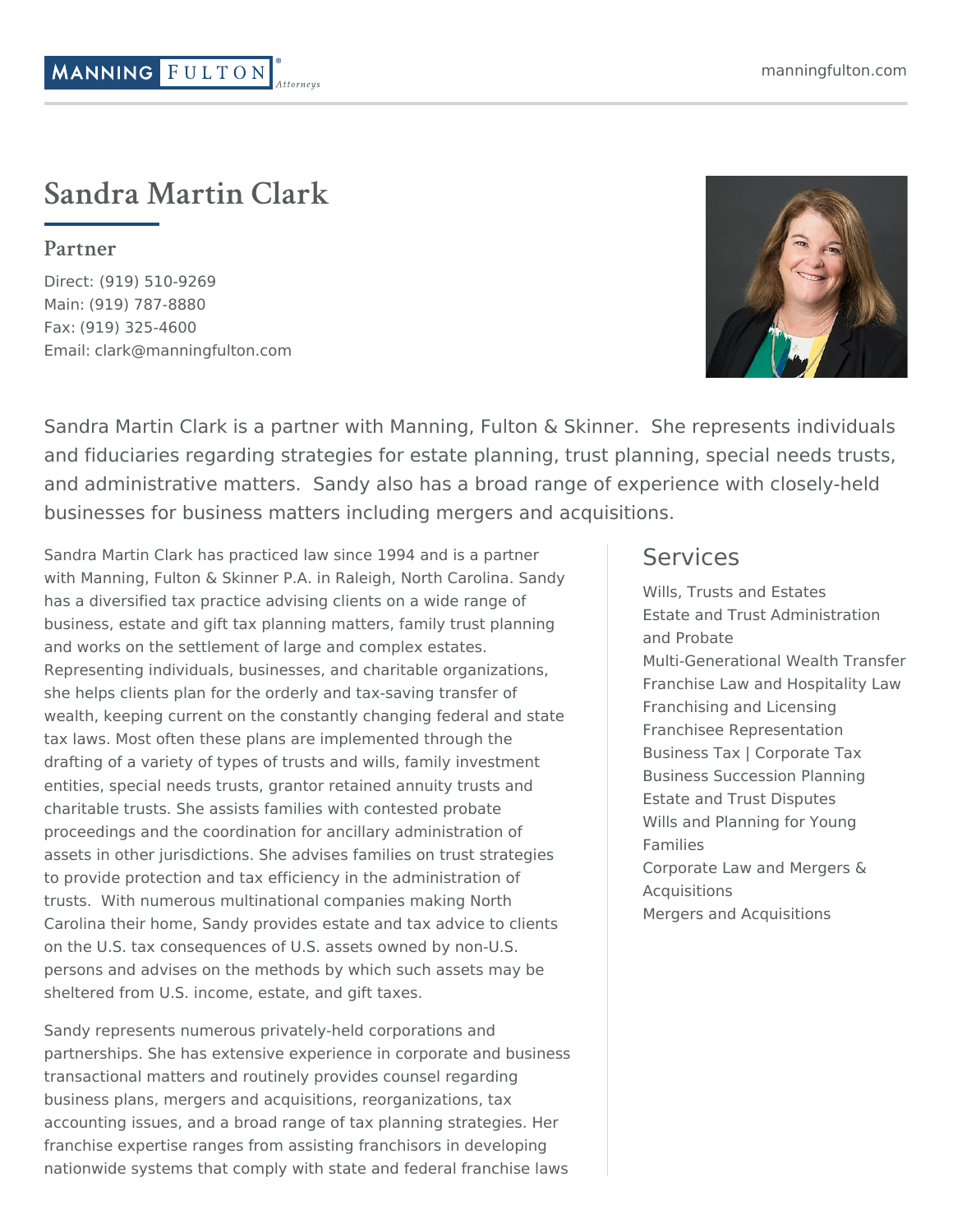to the clients' marketing and distribution arrangements.

A cum laude graduate of Campbell University School of Law, Sandy is a Board Certified Specialist in Estate Planning and Probate, a Certified Public [Accountant,](http://www.actec.org/) and a Fellow of the American College of Trust and Estate Counsel (ACTEC). She is a Past Chair of the Estate Planning and Probate Section of the North Carolina Bar Association and is the Past Co-Editor of the Section's Newsletter and Past Editor of the Estate Administration Manual. Sandy is the Past Chairperson of the Estate Planning and Probate Specialization Committee for the North Carolina State Bar and serves as the President of the Wake County Estate Planning Council. Sandy served as Chair of the Planned Giving Committee of the NC Bar Association Foundation, Inc. Among her achievements, Sandy was recognized by North Carolina Super [Lawyers](http://www.superlawyers.com/about/selection_process.html) (2010 - 2019) and received the Outstanding Woman Law Graduate award from Campbell University by the National Association of Woman Lawyers.

Sandy is a frequent speaker on franchise matters and estate planning and probate law for trade and professional groups. She also often speaks at continuing education seminars for attorneys, CPAs, and accountants. Sandy is very active in several charitable organizations, including Special Olympics and the YMCA and served on the Advisory Board and as the Chairperson of the "We Build People" campaign for the Kraft YMCA.

Sandy is married with two children and lives in Cary, North Carolina.

### **Credentials**

#### **Education**

- Campbell University School of Law (J.D., cum laude, 1994)
- Campbell University (B.B.A., cum laude, 1985)

#### **Admitted to Practice**

- State of North Carolina, 1994
- United States Tax Court, 1996

#### **Professional Activities**

- American College of Trust and Estate Counsel (ACTEC), Fellow
- Licensed Certified Public Accountant
- North Carolina Bar Association
	- Estate Planning Section
		- Past Chair of Planned Giving NC Foundation
		- **Past Chair**
		- Council Member
		- Estate Administration Manual Committee, Past Co-Chair
		- **Estate Planning Newsletter Committee, Past Co-Chair**
		- Tax Section
		- Business Section
- Board Certified Specialist in Estate Planning and Probate Law
- Recognized in North Carolina Super [Lawyers](https://profiles.superlawyers.com/north-carolina/raleigh/lawyer/sandra-m-clark/a34803fa-e9c8-486f-ada2-45bd2222b471.html) (2010-2020)
- Recognized in Best [Lawyers](https://www.bestlawyers.com/lawyers/sandra-martin-clark/152754) in America
- Awarded Outstanding Woman Law Graduate for Campbell University by the National Association of Woman Lawyers
- Campbell Law Review, Business Editor
- Wake County Estate Planning Council (1999 to Present), President (2015-2016)
- North Carolina Association of Certified Public Accountants (1996 to Present)